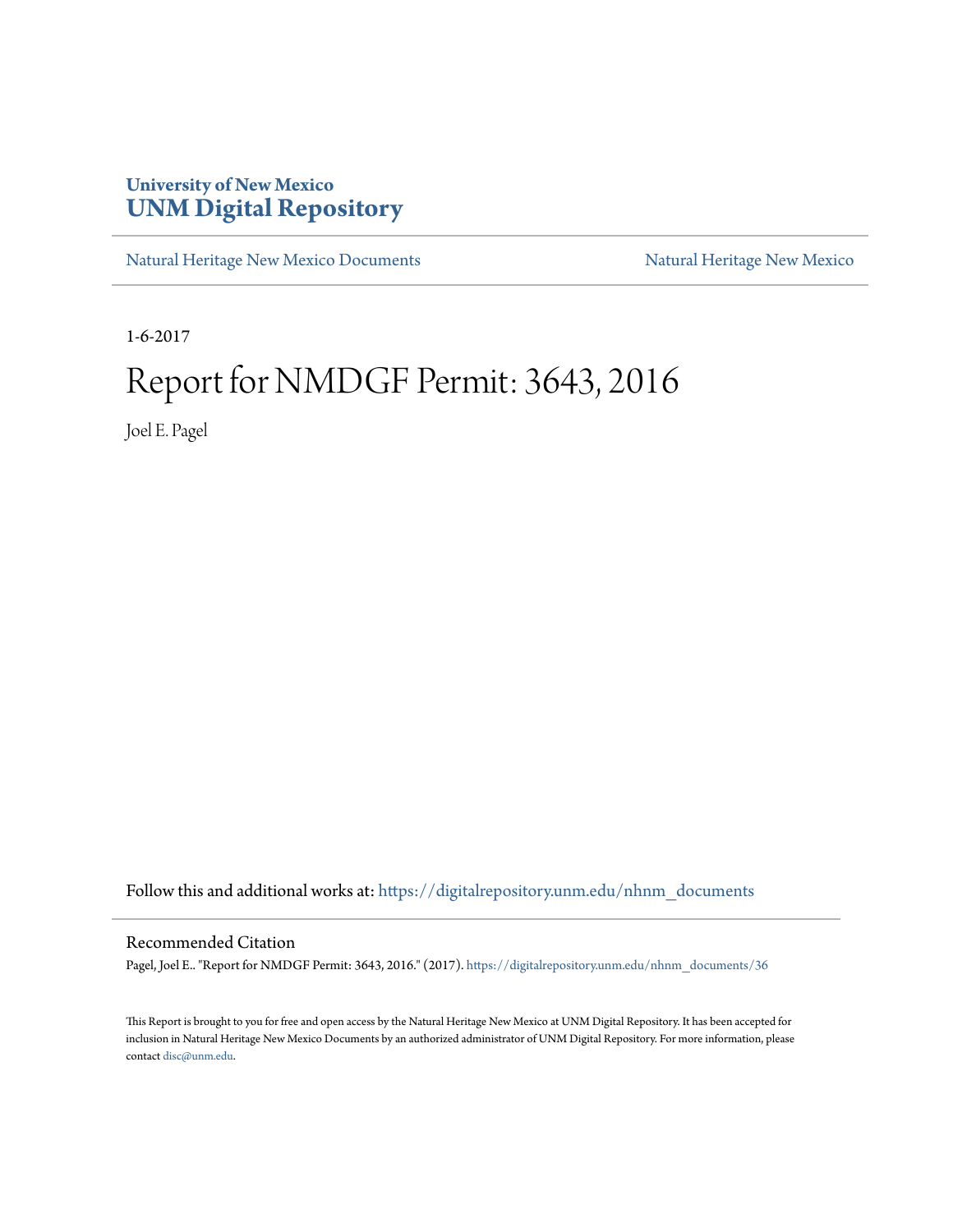| O                                                                                                                                                                                                     |  | New Mexico Department of Game and Fish Scientific Authorization Permit Annual Report |  |
|-------------------------------------------------------------------------------------------------------------------------------------------------------------------------------------------------------|--|--------------------------------------------------------------------------------------|--|
|                                                                                                                                                                                                       |  |                                                                                      |  |
| INSTRUCTIONS: This form is for reporting activities conducted under a New Mexico Department of Game and Fish Scientific Permit. When entering information, place only one species pe                  |  |                                                                                      |  |
| (Month/Day/Year). Multiple individuals of that species may be entered as long as the date, age, sex, locality and disposition are the same. Always specify the number of individuals in $\varepsilon$ |  |                                                                                      |  |
| known. Disposition refers to what was done with the animals reported, e.g., "banded and released" or "deposited in the Museum of Southwestern Biology." Include all animals taken or hand             |  |                                                                                      |  |
| example use not been fully identified when this form is submitted. In such case, report the identity as unknown and then supply complete information within one year in a follow-up report. Spre      |  |                                                                                      |  |

some have not been fully identified when this form is submitted. In such case, report the identity as unknown and then supply complete information within one year in a follow-up report. Spre documents may be used in lieu of filling in the report portion of this form, as long as ALL of the information requested in this form is included (Geographic location information is recomm information you must supply both the Coordinate System and the Datum). Filing an annual report is a condition of your permit. Continual failure to file a timely report or an incomplete report must submit a report even if you had no activity during the year. Please email to DGF.Permits@state.nm.us. You may also submit to: New Mexico Department of Game and Fish, Field O NM 87504. The deadline to submit this report is Jan. 31.

|      | If submitting a paper copy witb original signature: To the best of my knowledge, the information contained in this report is correct,<br>complete, and in compliance with stipulations required of me as a permittee under NMDGF Authorization. |           |               |     |            |               | If submitting an electronic copy: By checking the box bel<br>the information contained in this report is correct, comp<br>equired of me as a permittee under NMDGF authorization |                                                              |                      |                                                                |  |  |
|------|-------------------------------------------------------------------------------------------------------------------------------------------------------------------------------------------------------------------------------------------------|-----------|---------------|-----|------------|---------------|----------------------------------------------------------------------------------------------------------------------------------------------------------------------------------|--------------------------------------------------------------|----------------------|----------------------------------------------------------------|--|--|
|      | Date $06$ $\sqrt{3}$ $201$ $+$<br>Permittee signature                                                                                                                                                                                           |           |               |     |            |               |                                                                                                                                                                                  | [insert Permittee name]                                      |                      |                                                                |  |  |
|      | Name of Permittee Dr. Joel E. Page 1<br>Address USFWS, 2105 OS un a Road, ABQ, Nun 87113                                                                                                                                                        |           |               |     |            |               |                                                                                                                                                                                  |                                                              |                      |                                                                |  |  |
|      |                                                                                                                                                                                                                                                 |           |               |     |            |               | Permit No. $3643$<br>Phone $505.761.4756$                                                                                                                                        |                                                              |                      | Report Year 2016<br>Email<br>$\int_{0}^{\infty}e^{-\beta s}ds$ |  |  |
|      |                                                                                                                                                                                                                                                 | Salvaged? | <b>Number</b> |     | <b>Sex</b> |               |                                                                                                                                                                                  | <b>Geographic location</b><br>Coord Sys = UTM, Lat/Long, etc |                      |                                                                |  |  |
| Date | <b>Species (Scientific Name)</b>                                                                                                                                                                                                                | Yes/No    | captured      | Age | F/M        | <b>County</b> | Drainage/location description                                                                                                                                                    | Coord Sys & Datum                                            | $\mathbf{x}$<br>axis | Y<br>axis                                                      |  |  |
|      | No collection                                                                                                                                                                                                                                   | dur.4     | 3016          |     |            |               |                                                                                                                                                                                  |                                                              |                      |                                                                |  |  |
|      |                                                                                                                                                                                                                                                 |           |               |     |            |               |                                                                                                                                                                                  |                                                              |                      |                                                                |  |  |
|      |                                                                                                                                                                                                                                                 |           |               |     |            |               |                                                                                                                                                                                  |                                                              |                      |                                                                |  |  |
|      |                                                                                                                                                                                                                                                 |           |               |     |            |               |                                                                                                                                                                                  |                                                              |                      |                                                                |  |  |
|      |                                                                                                                                                                                                                                                 |           |               |     |            |               |                                                                                                                                                                                  |                                                              |                      |                                                                |  |  |
|      |                                                                                                                                                                                                                                                 |           |               |     |            |               |                                                                                                                                                                                  |                                                              |                      |                                                                |  |  |
|      |                                                                                                                                                                                                                                                 |           |               |     |            |               |                                                                                                                                                                                  |                                                              |                      |                                                                |  |  |
|      |                                                                                                                                                                                                                                                 |           |               |     |            |               |                                                                                                                                                                                  |                                                              |                      |                                                                |  |  |
|      |                                                                                                                                                                                                                                                 |           |               |     |            |               |                                                                                                                                                                                  |                                                              |                      |                                                                |  |  |
|      |                                                                                                                                                                                                                                                 |           |               |     |            |               |                                                                                                                                                                                  |                                                              |                      |                                                                |  |  |